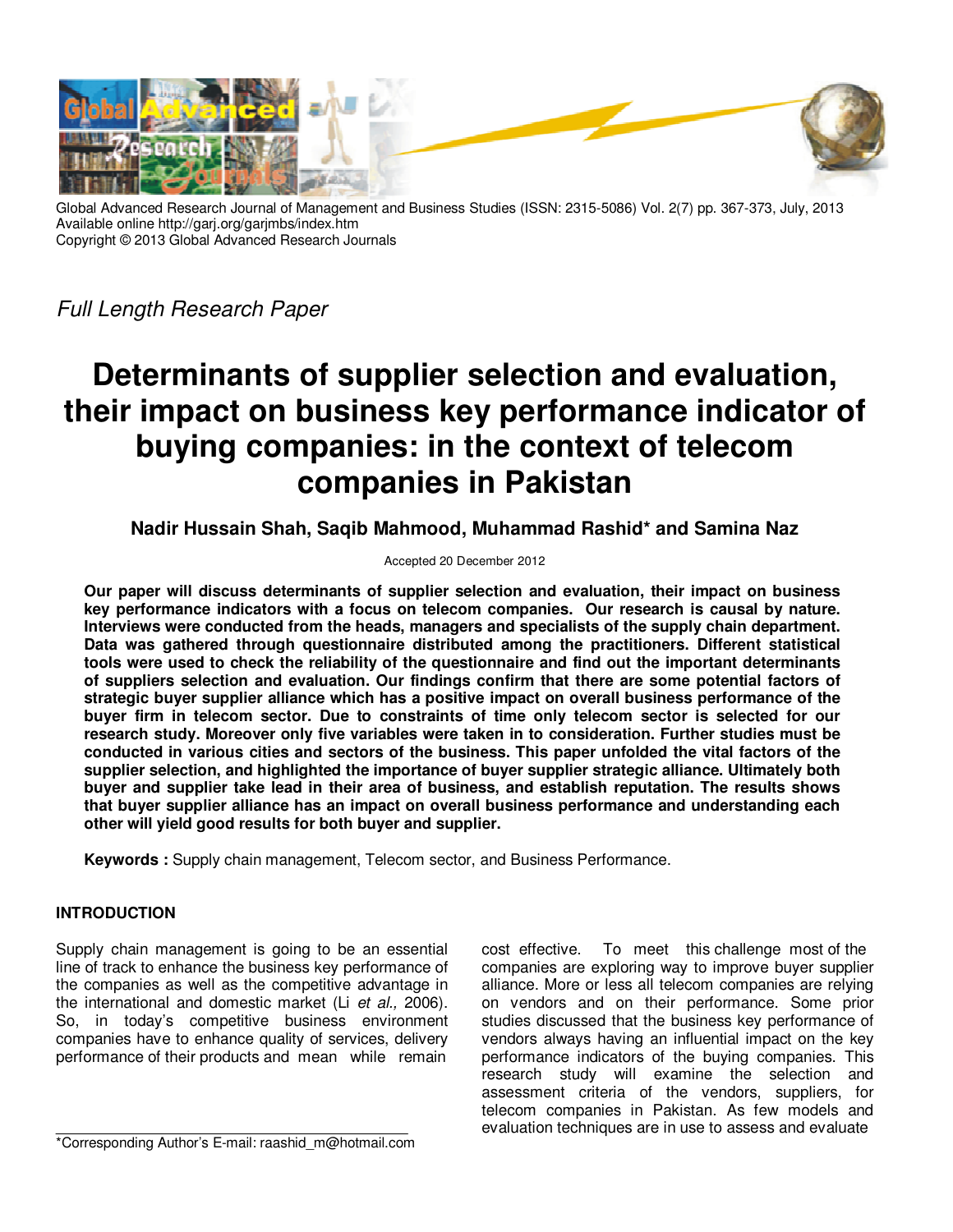the selection of trustworthy suppliers. Infect the KPI's of telecom companies more or less depend on the suppliers' performance on monthly, quarterly, semiannually and annual basis. So, this study will also examine that what will be the impact of these suppliers' selection, assessment criteria's (Standard operative procedures and practices for selection and evaluation) on the key business performance of the telecom companies. The purchasing of products and services to run the company's operations has become most essential subject for the supply chain management managers (Coase et al, 1937). This makes it impossible to one or few companies to fulfill all of the requirements. Therefore telecom companies at the same time have to rely and depend upon many suppliers to run smooth business operations. In many cases top management and supply chain managers think what should be the model and framework to select the trustworthy supplier. Telecom companies are following the best possible models and techniques for the selection, assessment and evaluation of the suppliers, yet most of the times suppliers get black list tag which is due to lack of commitment both at buyer and supplier end. Similarly, during the evaluation, assessment and selection procedure telecom companies don't keep supplier on board as a strategic partner. Supplier are kept at an arm length, as a result of this the supplier feels unsecure regarding the future business. Globally most of the telecom companies are working and investing for the development of their suppliers and contractors. One of the most important fact that in-spite of knowing that flow and sharing of both way information has an effect on buying firms business key performance, telecom companies do not value the factor to view the readiness and capability of supplier to share the most of relevant information's during the evaluation and assessment procedure. May be due to lack of buyer supplier strategic alliance factor during selection and assessment, in telecom companies, their relationship does not last longer and ultimately there is impact on the business key performance of buyer , as well as supplier. Similarly, the conventional method of supplier's selection on the basis of low price is exercised and less importance is given to the suppliers who also renders after sale services, give assurance of on time delivery and long term business relations. The question arises what are the criteria of selecting and evaluating the suppliers? What are the key determinants of telecom companies to select and evaluate the suppliers? We will try to answer these questions in our paper. Our research objectives are to suggest/improve the existing criteria of the supplier's selection in the telecom industry. What are the impacts of these potential factors involve in selection criteria on the business performance of the buyer business.

# **LITERATURE REVIEW**

Focus of the supply chain is to improve the value produced by the organization, meeting customer demands, and at the same time keeping cost in controlled and maximizing profitability. (Ranadive, 1999) explained that profit is the result of adding value. Ranadive stressed that customer value can give a company a competitive advantage. In effective supply chain management companies plan and efficiently manage resources. Selection of reliable vendor and pricing mechanism is of paramount importance. We also have to focus on receiving timely shipment, furnishing them to our manufacturing and services facilities and managing inventory. The glitches in supply chain management are primarily caused by lack of buyer supplier strategic alliance, unpredictable demand, wrong and delayed deliveries from vendors, and internal production hitches. As vendors are our strategic partners, therefore it is important that we share our future product and goal with them.

A case study of Nike, Hershey and Dell, to outline the causes of supply chain execution issues on these firms' performance (Uma et al. 2005). The problem encountered by Nike as a result of implementing a new information technology based supply chain management solution resulted in an unfavorable impact on the performance of the Nike. On the other hand Dell had totally opposite results from Nike because Dell's reliable vendors had access to the predicted sales, defect rate and warranty services entertained, so they are aware of current status of inventory and future plan. All the stakeholders of the supply chain have to work in coordination to reduce on hand stocks, maintain quality and improve customer satisfaction. While Dell successfully applied the supply chain Nike had faced problems implementing supply chain (Uma et al. 2005). If the difficulties in the applying supply chain management solutions are not dealt shrewdly, these difficulties can result in a distraction of a firm's supply chain, and as a result firm's reputation and performance might be at stake. One can conclude that more care should be taken while implementing new supply chain management solutions. In this case study limitation was sample of only three companies therefore; their result could not be generalized.

Presutti (2003), Roberts et al. (1998), Kindler (2003), and Davila et al. (2003) have indicated that the importance of information technology in supply chain management transactions in the "real-time" flow of information that results in enhanced customers service, lower costs, and improved supplier relationship. In Collaboration, effective supplier selection is of great importance for maintaining a level of quality and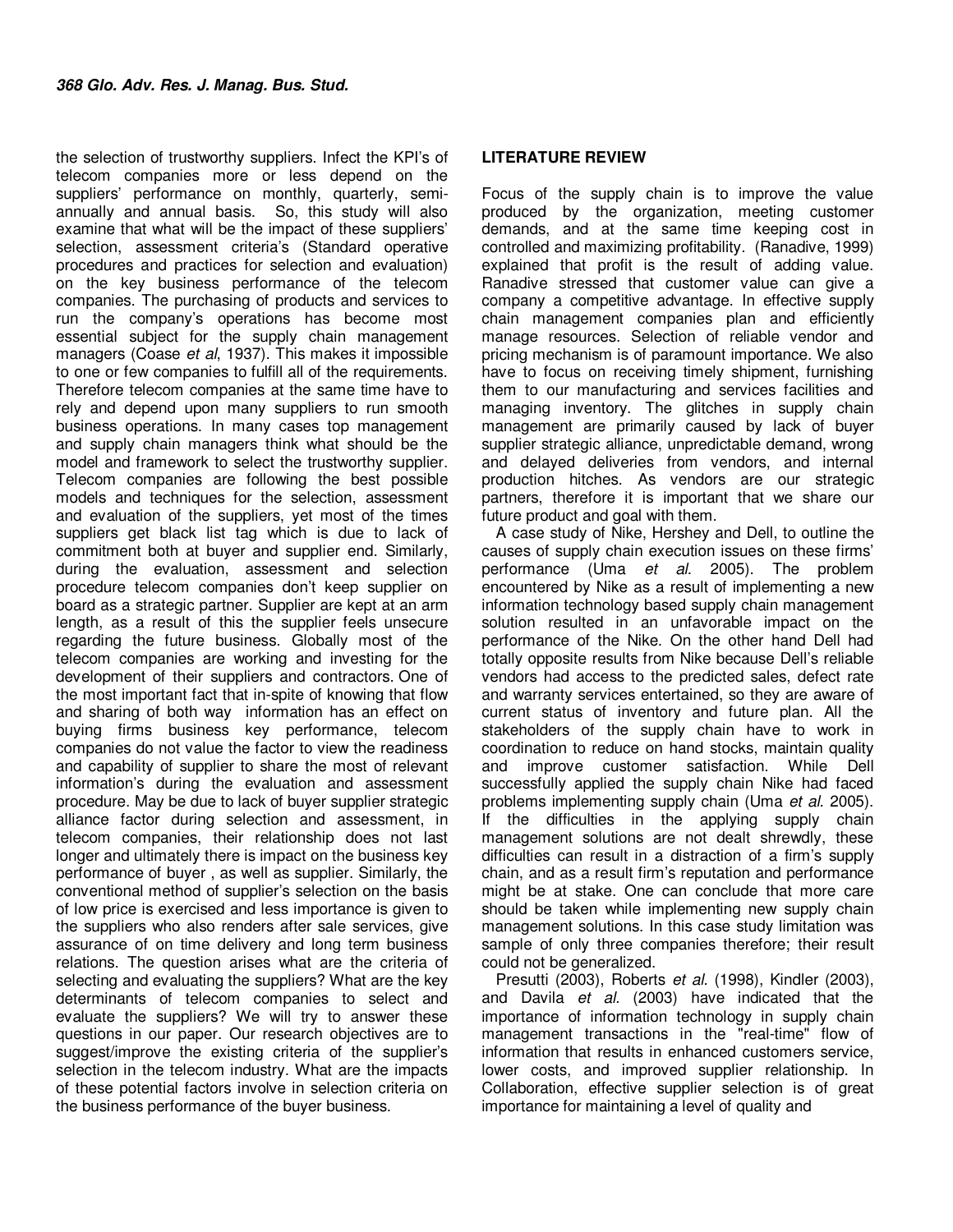performance within any organization (Kannan et al, 2002).In today's advantage of information technology we cannot ignore the importance of information technology and internet in the supply chain management.

David L. Levy, (1995), developed an abstract and experiential model in which they deliberated disorders in the supply chain i.e. act together from distance, which resulted in additional costs. For this research they studied a computer manufacturing company as a sample. The study concluded that disruptions are usually caused by unpredictable demand, faulty and delayed deliveries from vendors, and firms own production problems. The results showed the amount of the costs which the management did not expect. However the results of the study could not be generalized, but it gave a direction for future exploration in other sectors. The study has looked at the affect of unpredicted demand, production, and vendor related delays in one company. It is stated that vendor assessment and development is of key importance for the modern age companies.

More firms are purchasing and procuring products and services from international vendors and this practice will increases in future as well. But it is pivotal that firms should collect relevant and important information about foreign suppliers before firms establishing business relation with these vendors (Sunil et al, 1998). Usually the foreign vendors don't have established strategies for international business, stock management, logistics and transportation. There is a dire need to help firms in making hands-on strategies, standard and organized purchasing procedures, excellent evaluation system, international ethical values for running these areas of international operations. Foreign sourcing came as a reactive strategy to production cost decrease in an effort to mitigate the threat of international competition.

At one end competitive international environment has forced the firms to improve quality, on time delivery and prompt responsiveness and on the other hand remaining cost effective also. As a result, firms are finding ways to optimize their supply chains, and in particular, focusing on supplier selection and assessing the role of vendors in their activities (Prahalad et al, 1990).

Firms have to keep low inventory level and select reliable supplier and maintain a strategic alliance with your suppliers. As a result firm's product quality will improve, so they will compete and their market share will rise. Ultimately firm's reputation and financial health will also improve. Supplier selection research can either be descriptive or prescriptive (Ellram 1990), elucidating what are actual practices and representation how the vendors should be selected and evaluated. Previous researches have mentioned the identifying criteria used by buyer for supplier selection (e.g, Dickson 1966; Lehmann et al. 1982). Further researches have been conducted to recognize supplier selection for a particular circumstances i.e. Buyer supplier alliance (Ellram 1990), single versus multiple sourcing (Swift 1995), and routine versus non-routine purchase (i.e. White 1978; Dempsey 1978; Johsun 1981; Lehmann et al. 1982). Industry such as the Japans electronic components industry has been look at, regarding supplier selection (Hirakubo et al, 1998).

The criteria commonly used for supplier's selection are cost, quality, delivery and services and little importance is given to supplier assessment and long term strategic relation with the suppliers. To the best of our knowledge supply chain management the advent field in Pakistan, little efforts has being made to determine the supplier selection criteria and their strategic alliance with the buyer. Reputable international firms give more to vendor's selections and are in touch with the potential supplier even at tactical level. They are at strategic alliance and as a result both buying and selling firms get benefit and prosper. We will focus on supplier selection assessment and their impact on telecom industries operating in Pakistan especially having their head offices in Islamabad.

### **Theoretical Framework**

Theoretical framework is the foundation of research study it not only identifies the dimension to research, it is a road map for the readers. The theoretical framework of our research describes how the determinants involved in the selection, assessment and evaluation process leaves impact on the key performance indicators of the buyer business. As in this research study we are identifying what are the standards and criteria to select the supplier in telecom sector and whether their strategic buyer supplier alliance exist or otherwise. After prequalification of suppliers the buying companies expecting a lot from their supplier because they are confident that they have filtered their suppliers on very efficient basis but still buyers are uncertain about the quality of the items to be delivered, on time delivery, commitment to quality, financial stability, technical expertise and after sales services, etc. Commitment to quality, financial stability, technical expertise, health safety security and environment, basic supplier profile for the selection and evaluation set by buying telecom companies are the independent variables and business performance of the telecom companies is dependent variable. The performance of the supplier will leave impact on the buying companies, as their performance will also depends on the supplier's performance. The relationship between them would have some impact.

#### **Hypothesis:**

Followings are the hypothesis that are proposed under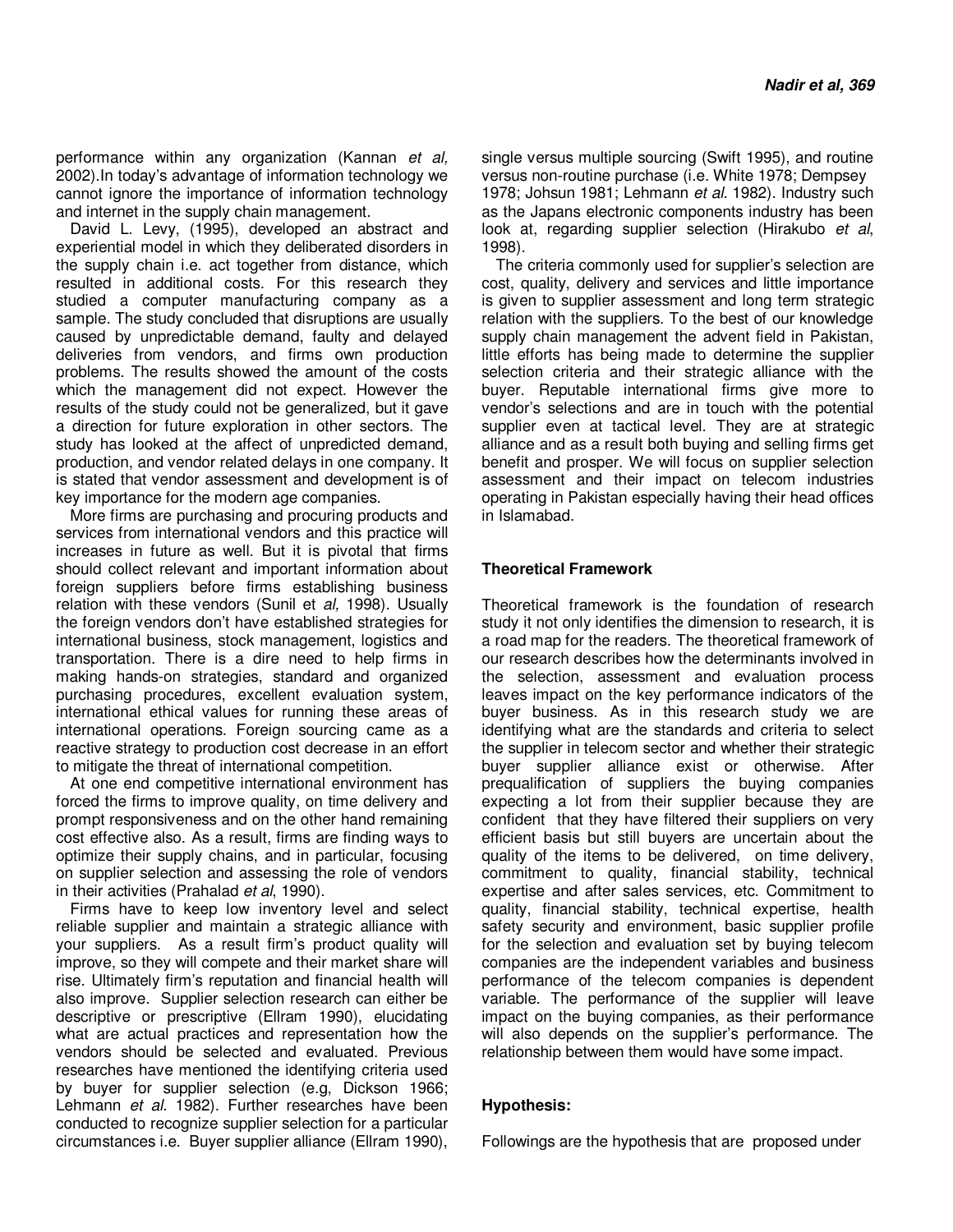

the research study.

 $H<sub>1</sub>$ : Commitment to quality of supplier affects the key performance of the buyer business.

 $H<sub>2</sub>$ : Technical expertise of the supplier affects the key performance of the buyer business

H<sub>3</sub>: Basic Supplier profile affects the key performance of the buyer business.

H4: Financial stability of the supplier affects the key performance of the buyer business.

 $H<sub>5</sub>$ : HSSE policy of the supplier affects the key performance of the buyer business.

#### **Research Design**

The type of study is causal, as we are checking the impact of some potential factors on the business performance of the buyer. The telecom industry is almost working on the model of outsourcing as the operators awarded the turnkey projects to their potential strategic aligned vendors; furthermore these vendors assigned same projects to their suppliers. The Telecom operator's performance is depending upon its strategic aligned vendor. The study is examining those factors in the selection criteria of supplier that can leave influence on the performance of each vendor's business as well as the operator. We selected the main operators of the telecom industry working in Pakistan, as well as their sub-suppliers to collect the data.

There are number of potential factors gives the answer about the successful selection of supplier, and these potential factors ultimately impact the key performance indicators of the business. But some of them are important in this regard, so we adapted a questionnaire (Vijay, et al, 2006), and send it to supply chain management practitioners of telecom industry.

We distributed 70 questionnaires and got 55 replies from them as well as the interviews with the practitioners were very helpful regarding our data gathering. The questionnaire was distributed among the directors, managers, assistant managers, team leads, executives and associates of telecom operators and their strategic aligned suppliers.

Total numbers of valid responses were 55, so the rate of responses was 84%. There are factors involved in the supplier selection and evaluation criteria, but the results of our study identified the four potential factors, basic supplier profile, commitment to quality, financial stability, technical expertise and health safety security and environment policy of the supplier. These factors plays very major role in the selection and evaluation criteria of the supplier and ultimately positively affects the business performance. Similarly telecom operators and strategic aligned vendors check these factors on semiannually or annually basis to maintain the efficient business performance of the company.

# **DATA ANALYSIS AND RESULTS**

To analyze our data first we used Cronbach's Alpha to check the reliability of our questionnaires. Generally the minimum acceptable value of Cronbach's alpha is 0.65, whereas our value of  $\alpha$  was 0.67 which shows that it is exceeding the minimum acceptable level. Thus the instrument/scales used for the questionnaire considered as reliable measures.

#### **Validity and Reliability of Data**

In order to check the face validity of the data, obligatory items were verified by the content specialist. To check about the reliability of the data we used Cronbach's Alpha. Table 1 shows the reliability of each variable.

Secondly, we used the test of Pearson correlation of coefficient between the variables, to check the relations between variables, the results are shown in table 2. The table-2 shows the negative significant relationship of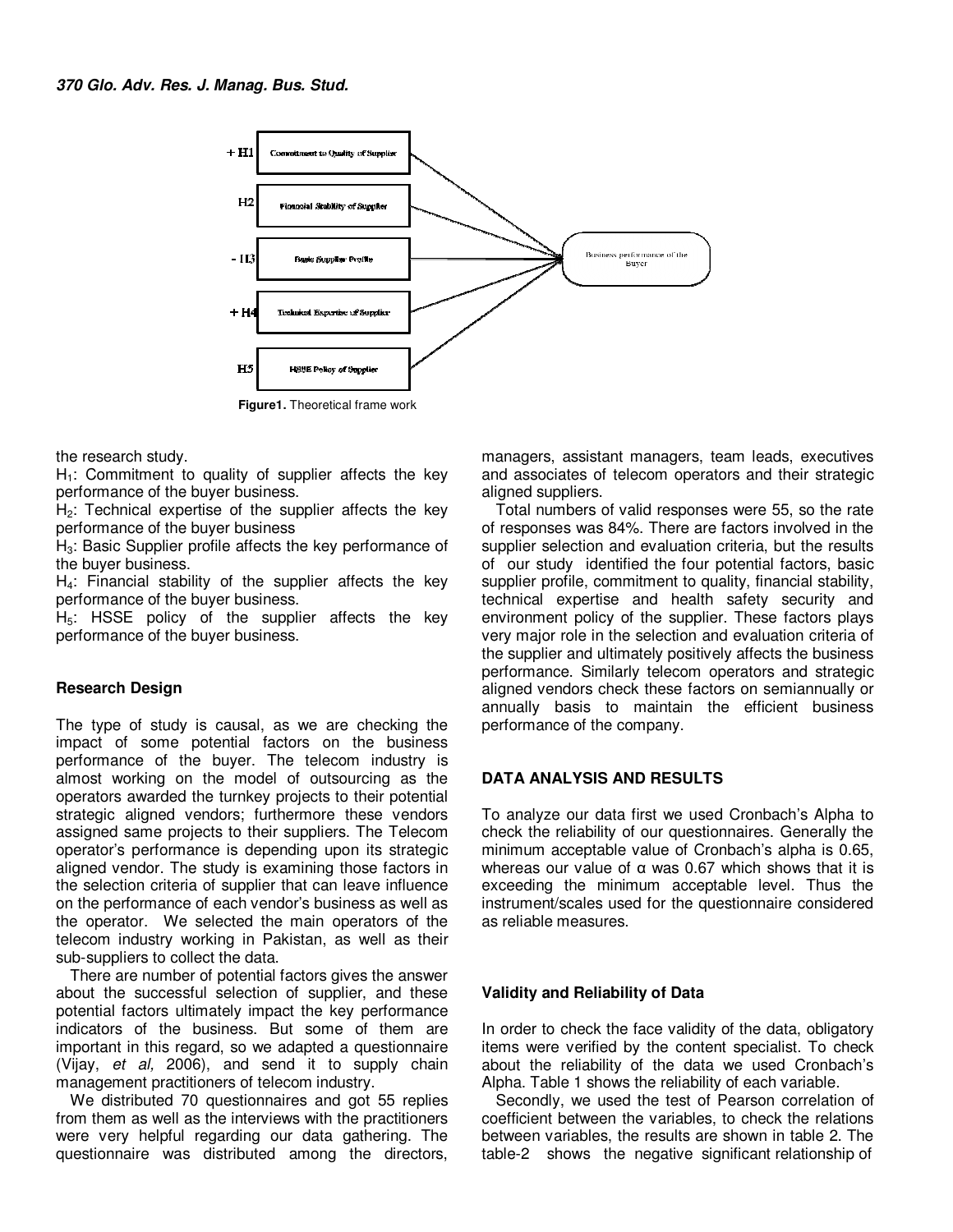| S.No | Variable                      | <b>Cronbach's Alpha</b> | N of Items |
|------|-------------------------------|-------------------------|------------|
|      | <b>Basic Supplier Profile</b> | 0.68                    | 6          |
| 2    | <b>Commitment to Quality</b>  | 0.89                    |            |
| 3    | <b>Financial Stability</b>    | 0.61                    | 4          |
|      | <b>Technical Expertise</b>    | 0.73                    |            |
| 5    | <b>Health Safety</b>          | 0.86                    | 6          |
| հ    | <b>Business performance</b>   | 0.79                    |            |
|      |                               |                         |            |

**Table 1.** Reliability of data by using Cronbach's Alpha

Note. \*\*p<0.05

### **Table 2.** Pearson Correlation Matrix among the Business Performance and Independent Variables

|                      |                            | <b>Basic</b>                      | <b>Commitment</b>    |                                      |                                      |                      |                             |
|----------------------|----------------------------|-----------------------------------|----------------------|--------------------------------------|--------------------------------------|----------------------|-----------------------------|
|                      |                            | <b>Supplier</b><br><b>Profile</b> | <b>Quality</b>       | <b>Financial</b><br><b>Stability</b> | <b>Technical</b><br><b>Expertise</b> | <b>Health Safety</b> | <b>Business performance</b> |
|                      | Pearson                    |                                   |                      |                                      |                                      |                      |                             |
| <b>BasicSupplier</b> | Correlation                |                                   | $-.535$ **           | $-.298$                              | $-.473$ **                           | $-0.126$             | $-0.634$                    |
| <b>Profile</b>       | Sig. (2-tailed)            |                                   | 0                    | 0.029                                | 0                                    | 0.366                | $\Omega$                    |
|                      | Pearson                    |                                   |                      |                                      |                                      |                      |                             |
| <b>Commitment</b>    | Correlation                | $-.535$ **                        |                      | 0.031                                | .914                                 | 0.008                | $.918$ **                   |
| Quality              | Sig. (2-tailed)<br>Pearson | 0                                 |                      | 0.825                                | 0                                    | 0.951                | $\mathbf 0$                 |
| <b>Financial</b>     | Correlation                | $-.298$                           | 0.031                |                                      | $-0.333$                             | .333 <sup>°</sup>    | $-0.18$                     |
| <b>Stability</b>     | Sig. (2-tailed)            | 0.029                             | 0.825                |                                      | 0.014                                | 0.014                | 0.193                       |
| Technical            | Pearson<br>Correlation     | $-473$                            | $.914$ <sup>**</sup> | $-.333$                              | 1                                    | $-0.186$             | $.971$ <sup>**</sup>        |
| <b>Expertise</b>     | Sig. (2-tailed)<br>Pearson | $\mathbf 0$                       | 0                    | 0.014                                |                                      | 0.178                | $\mathbf 0$                 |
|                      | Correlation                | $-0.126$                          | 0.008                | .333 <sup>°</sup>                    | $-0.186$                             |                      | $-0.202$                    |
| <b>Health Safety</b> | Sig. (2-tailed)            | 0.366                             | 0.951                | 0.014                                | 0.178                                |                      | 0.142                       |
| <b>Business</b>      | Pearson<br>Correlation     | -.634                             | $.918^{-}$           | $-0.18$                              | .971                                 | $-0.202$             |                             |
| performance          | Sig. (2-tailed)            | 0                                 | 0                    | 0.193                                | 0                                    | 0.142                |                             |

Table 3. Model Summary of Regression Analysis (Model Summary<sup>b</sup>)

|              |       |               |                 |                             | <b>Change Statistics</b> |        |     |                 |        |
|--------------|-------|---------------|-----------------|-----------------------------|--------------------------|--------|-----|-----------------|--------|
|              |       | R             | <b>Adjusted</b> | <b>Std. Error</b><br>of the | R<br><b>Square</b>       |        |     |                 | Sig. F |
| <b>Model</b> | R     | <b>Square</b> | <b>R</b> Square | <b>Estimate</b>             | Change                   | Change | df1 | df <sub>2</sub> | Change |
|              | .996a | 0.992         | 0.991           | 0.14826                     | 0.992                    | 11.42  | 5   | 48              |        |

Note.  $R^2$  =0.992; F Change= 11.42, p<0.05

**Table 4**. ANOVA predicting the fit of model

| Model |            | Sum of<br><b>Squares</b> | Df | Mean<br><b>Square</b> |       | Sig.              |
|-------|------------|--------------------------|----|-----------------------|-------|-------------------|
|       | Regression | 130.945                  | 5  | 26.189                | 11.42 | .000 <sup>a</sup> |
|       | Residual   | 1.055                    | 48 | 0.022                 |       |                   |
|       | Total      | 132                      | 53 |                       |       |                   |

Note.  $p<0.05$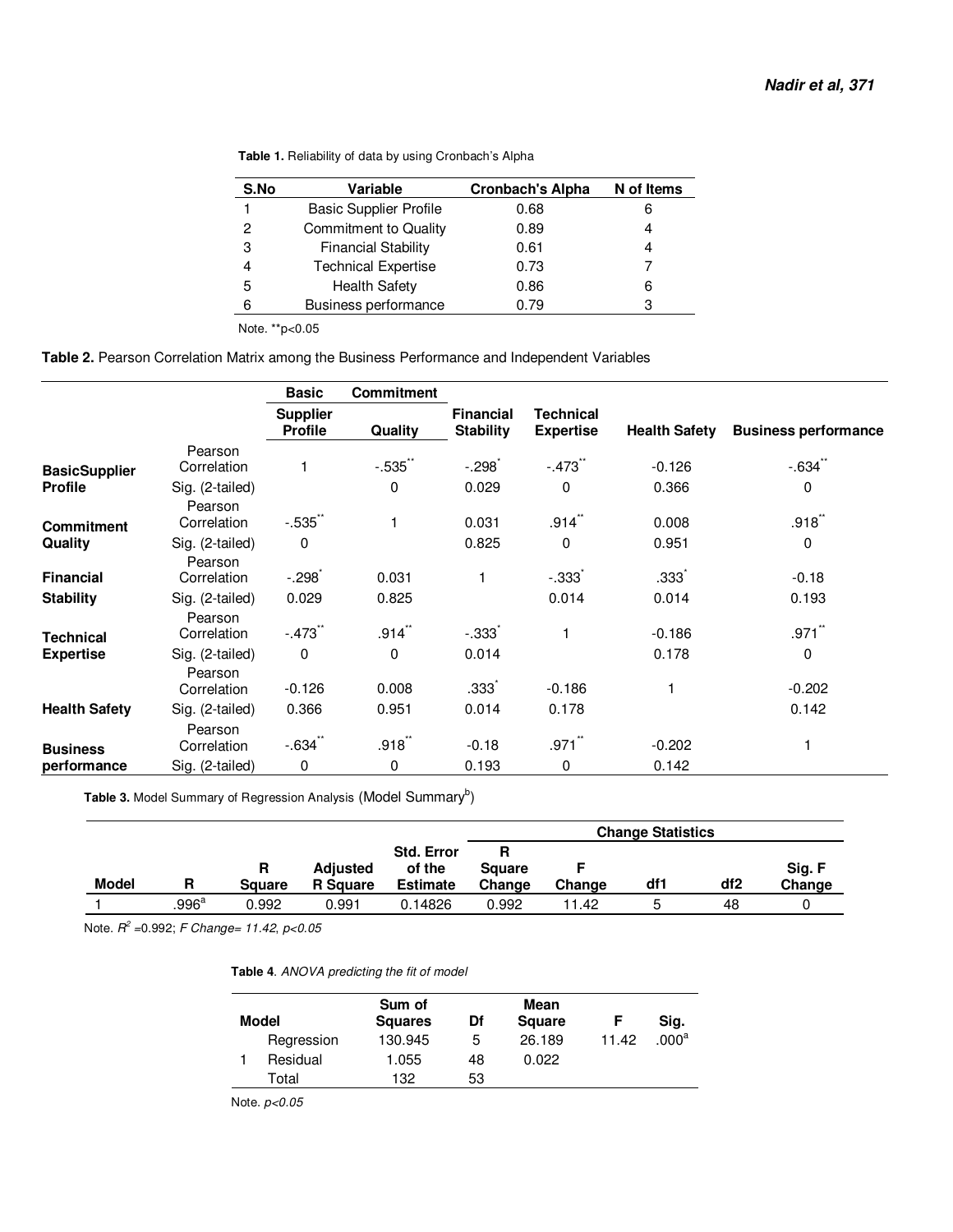|       |                             |         | Unstandardized<br><b>Coefficients</b> |             |          |       |
|-------|-----------------------------|---------|---------------------------------------|-------------|----------|-------|
| Model |                             | в       | <b>Std. Error</b>                     | <b>Beta</b> |          | Sig.  |
|       | (Constant)                  | $-215$  | 1.915                                 |             | $-112$   | .911  |
|       | <b>BasicSupplierProfile</b> | $-974$  | .119                                  | $-178$      | $-8.164$ | .000. |
|       | CommitmentQuality           | $-.490$ | .289                                  | $-155$      | $-1.696$ | .096  |
|       | FinancialStability          | .602    | .166                                  | .152        | 3.629    | .001  |
|       | TechnicalExperties          | 4.328   | .430                                  | 1.065       | 10.054   | .000  |
|       | HealthSafety                | $-232$  | .050                                  | $-0.076$    | $-4.624$ | .000  |

basic supplier profile with the commitment to quality of supplier, similarly the basic supplier profile has negative correlation with financial stability, technical expertise, and business performance, whereas, the correlation doesn't exist between basic supplier profile and health safety related variables. The negative sign shows that the increase in issues in the basic supplier profile may decrease the reliability of the other factors. As sometimes most of the suppliers don't present the genuine information about the organization in front of buyer, which results in the losses and buyer reputation is dented badly. The commitment to quality of the supplier shows very strong relationship with the business performance of the buyer as well as with the technical expertise of the supplier. In this case the sig value is less than 0.05, which shows the significant relationship among them. Our results showed that the financial stability of the supplier will leave the impact on the business performance of the buyer, same is depicted by the sig value which is insignificant  $(α<0.05)$ .

Technical expertise of the supplier having very strong relationship with the business performance of the supplier, as shown in table 3, the sig value is less than 0.05, (Pearson correlation value =0.971). Health and safety is the very important factor evaluating any supplier by telecom operators and their strategic aligned vendors, the results are showing the insignificant relationship between HSSE policies and business performance of the buyer at the time of selection.

Correlations of the supplier selection factors shows that if the suppliers have strong profile, technical expertise and should be committed with the quality then it can meet the buyer's needs efficiently. This will leave the strong positive impact on the business performance of the buyer which shows the supplier capability.

Model summary table 3 output shows the results of run model, it also shows that the basic supplier profile, commitment to quality of supplier, financial stability, technical expertise as well as the HSSE policy of the supplier explaining the variation in the business performance (dependent variable) of the buyer significantly.

The value of adjusted  $R^2$  shows that the 99.1% of the variance predicted from the independent variables. Tables of model summary also show that the multiple

correlation of coefficient using all the predictors is 0.99. This means that the IV's and DV's are highly correlated with each other, as we can see in the table of correlation of the coefficient that the basic supplier profile, commitment to quality and technical expertise are significantly correlated with business performance of the buyer and IV's are showing the affect on DV's as well.

The value of ANOVA (table 4) is less than 0.05 i.e. 0.000 which shows that regression model is significant. This indicates that the predictors significantly predicting the business performance of the buyer.

### **Practical Implication**

There are observations and outcomes related to the supplier selection and evaluation as well as their impact on the business performance of buyer with the relationship among them. In the context of telecom industry the commitment to quality and technical expertise of the supplier are only correlates positively as well as showing the maximum variation in dependent variable as compare to other variables. While supplier's health safety security and environment policy, basic supplier profile and financial stability are playing secondary role in the selection and evaluation criteria for supplier. Whereas basic supplier profile of supplier is negatively correlated with business performance of buyer, because in the mostly cases basic supplier profile gives the incomplete information which may affect the business performance of the buyer. The increase in number of incomplete and fake information will decrease the business performance of the supplier. Most probably supplier mentioned its highly technical resources just for taking business but at the time of project supplier can never accomplish the assigned projects successfully, that will leave high impact on the business performance of the buyer. It also affects the key business performance indicators of telecom operators. Practically in most of the cases new suppliers shows highly attractive profiles regarding their expertise, but with the passage of time due to lack of availability of good technical resources, miss commitments, less industrial knowledge and miss commitment with the quality they get fail to proof their productivity in front of buyer. Due to